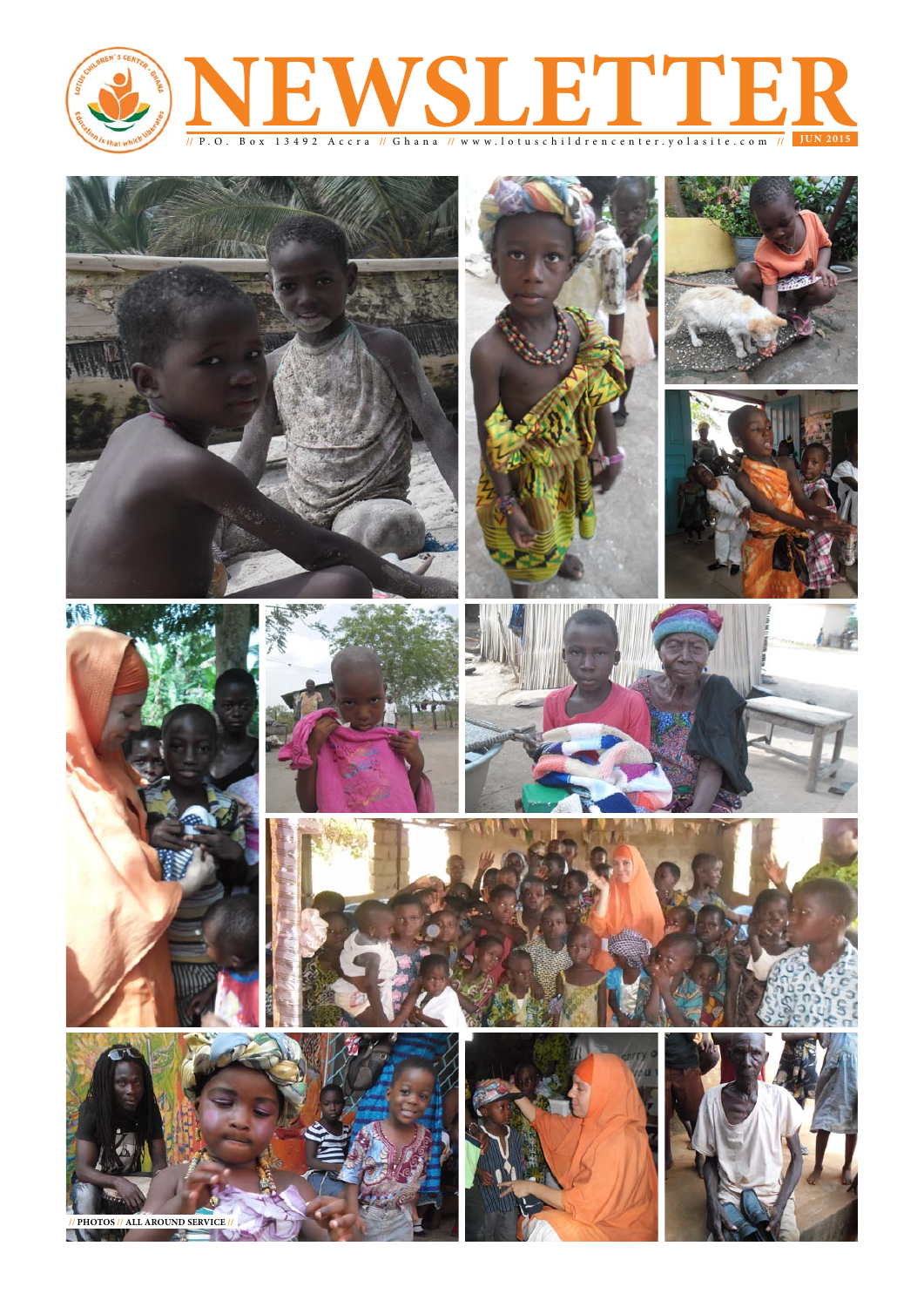### **Supporting a New School**

A kind teacher from Akatsi, a poor area in Ghana, recognized the need for a school in the community. He understood the pain of not having a school in the community and the frustration felt by the families. To address this issue he asked Didi to help him open a school there. With Didi's help they were able to get enough space in a local church which opens only on Sundays. Didi also met with the head of each of the villages in the area to ask for communal labor in order to set up a toilet. In addition, Didi took volunteers who will teach in the school to a Teacher's Training in Accra. Each of these volunteers was very interested in learning. The school opened in January for Nursery and Kindergarten, and about 70 children enrolled with only a minimal fee requested. Didi also shared rice with the school that had been donated to Lotus, so they could begin their service work. ◆



#### **New Fridge**

As our school is growing in enrolment size; it is time for an expansion. The old refridgerator was not able to support the needs of the school, as it was always overloaded with food, and did not keep well. In addition, with the ongoing energy crisis in Ghana, the fridge was not able to maintain all of the food well so it would often spoil. Knowing our plight and inspired by our social service, a **symphatizer generously donated** a new fridge to the home. It is working very well, and as we now keep the food in both the old and new fridges, both keep cool longer. This has helped alleviate the worry of having to throw out or waste food. ◆

**// CHILDREN HOME WITH NEW FRIDGE //**



Our dear **Hellena Du Preez** has visited Lotus several times bringing with her positive energy and love. She and her husband put up new curtains all around the home. I was very worried that they would be ruined during our rainy season as the water comes in through many missing window's panes. It is because of this issue that she suggested I create a fundraising project to replace the windows in the home. **NAWA** came forward but still financial help is needed since the weather is very bad this year. ◆

**// NEW CURTAINS ASK NEW WINDOWS //**





**// VILLAGE CHILDREN // NEW TOILETS WITH COMMUNAL VOLUNTEER LABOUR // SUPPORTING A NEW SCHOOL //**

**// CLOTHES & SHOES DISTRIBUTION AT CENTRAL REGION //**



#### **ARS Clothes Distribution**

40 pairs of shoes were donated by our well-wishers **Adelita and Hellena**, and they were distributed to people of a poor stricken area, **Akatsi - Volta Region**.

**Akwakwaa - Central Region** More than 70 sets of clothes were distributed to the elderly and children in need. Clothes were gathered with the help of Isabel Alcobia. **Thanks everyone who contributed for making all of this possible.** ◆

**// Children Home plays in the beach // Camping in the beach // Anumatii enjoys a house made in the tree //**